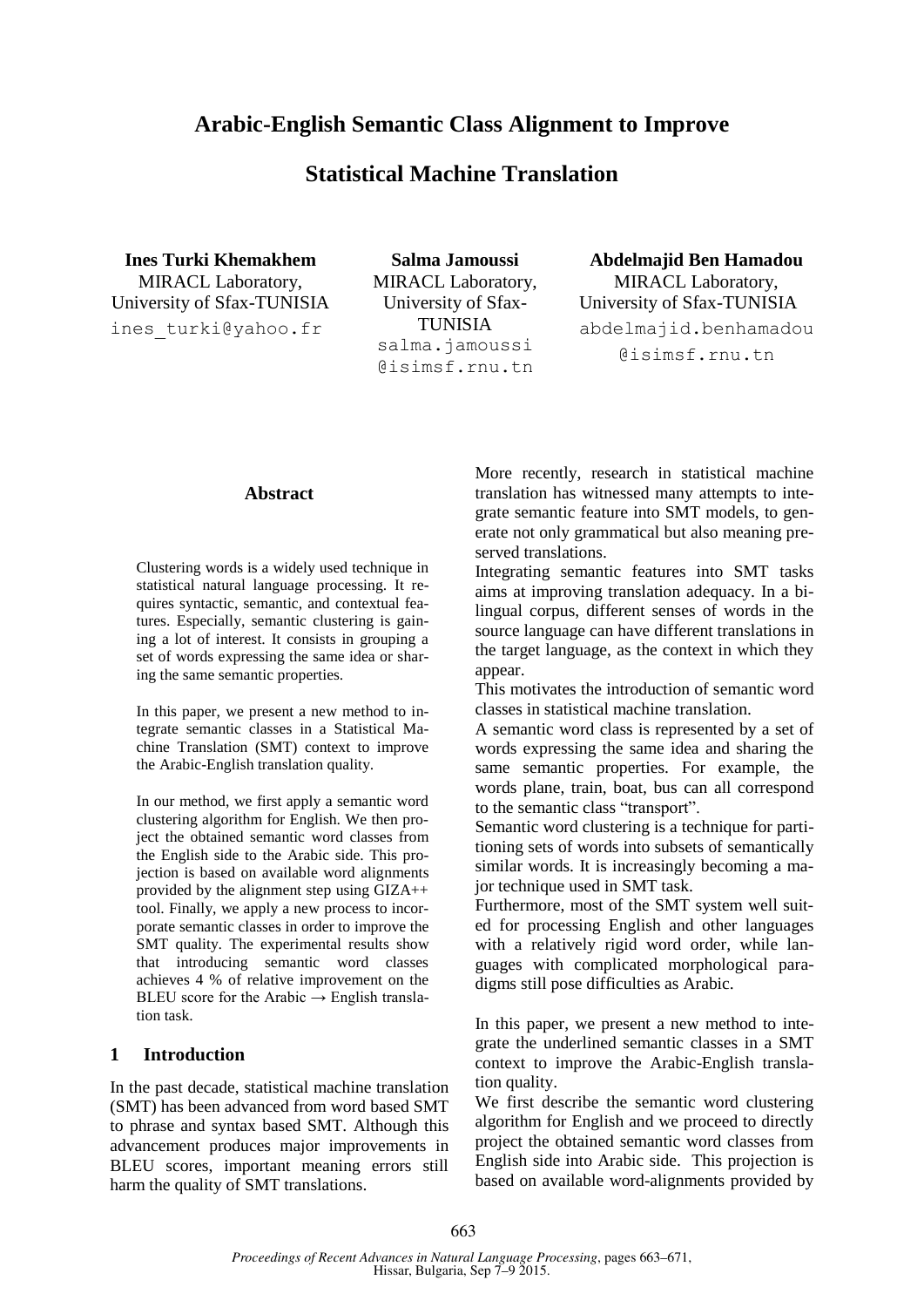the alignment step using GIZA++ tool. The rest of the paper is organized as follows.

Section 2 presents an overview of some recent approaches attempting to introduce semantic features into the statistical machine translation framework. In Section 3, we describe our method to improve the Arabic-English translation quality. In this section, we first give an overview of the baseline SMT. Then, we present the semantic word clustering algorithm for English and we proceed to directly project the obtained semantic word classes from English side into Arabic side. Finally, we introduce the proposed method to incorporate semantic word classes in SMT. Section 4 describes the experimental settings and results, which are discussed in the remainder of this Section. Finally, section 5 presents the most relevant conclusions of this work and suggest possible directions for future work.

## **2 Related Work**

Several attempts to integrate semantic features into the statistical machine translation framework have been reported in the majority of previous works (Kevin and Smith, 2008). We provide a brief overview of some of the most recent work within this area which are relevant to the phrase based statistical machine translation approach.

Vickrey et al. (2005) build word sense disambiguation inspired classifiers to fill in blanks in partially completed translations.

Stroppa et al. (2007) add source-side contextual features into a phrase based SMT system by integrating context dependent phrasal translation probabilities learned using a decision-tree classifier. Authors obtain significant improvements on Italian-to-English and Chinese-to-English IWSLT tasks.

In Carpuat et Wu (2007), word sense disambiguation techniques are introduced into statistical machine translation; and in Carpuat et Wu (2008), authors show that dynamically-built context-dependant phrasal translation lexicons are more useful resources for phrase-based machine translation than conventional static phrasal translation lexicons, which ignore all contextual information.

Some work has been reported to improve translation quality with word classes, by using syntactic and semantic information for the SMT decoding in Baker et al. (2010).

In a previous work (Turki Khemakhem I. et al, 2010), a solution for disambiguation of the output of the Arabic morphological analyzer was

presented. This method was used to help in selecting the proper word tags for translation purposes via word-aligned bitext.

In Banchs et Costa-jussà (2011), a semantic feature for statistical machine translation, based on Latent Semantic Indexing, is proposed and evaluated. The objective of this feature is to account for the degree of similarity between a given input sentence and each individual sentence in the training dataset. This similarity is computed in a reduced vector-space constructed by means of the Latent Semantic Indexing decomposition. The computed similarity values are used as an additional feature in the log-linear model combination approach to statistical machine translation. Authors obtain significant improvements on a Spanish-to-English translation task.

The system, presented in Costa-jussà et al. (2014), is Moses-based with an additional feature function based on deep learning. This feature function introduces source-context information in the standard Moses system by adding the information of how similar is the input sentence to the different training sentences. Significant improvements are reported in the task from English to Hindi.

On the other hand, there are approaches which use machine learning techniques. In Haque et al. (2009), authors have proposed syntactic and lexical context features, for integrating information about the neighboring words into a phrase-based SMT system ; and in España-Bonet et al.(2009), authors implements a standard Phrase-Based SMT architecture, extended by incorporating a local discriminative phrase selection model to address the semantic ambiguity of Arabic. Local classifiers are trained, using linguistic and context information, to translate a phrase.

## **3 Proposed Method**

## **3.1 Phrase-Based Machine Translation**

SMT methods have evolved from using the simple word based models (Brown et al,1993) to phrase based models (Marcu and Wong, 2002; Koehn P, 2004; Och and Ney, 2004 ). It has been formulated as a noisy channel model in which the target language sentence, *s* is seen as distorted by the channel into the foreign language *t*. In that, we try to find the sentence *t* which maximizes the  $P(t/s)$  probability:

$$
argmax_{t} P(t|s) = argmax_{t} P(s|t) P(t)
$$
\n(1)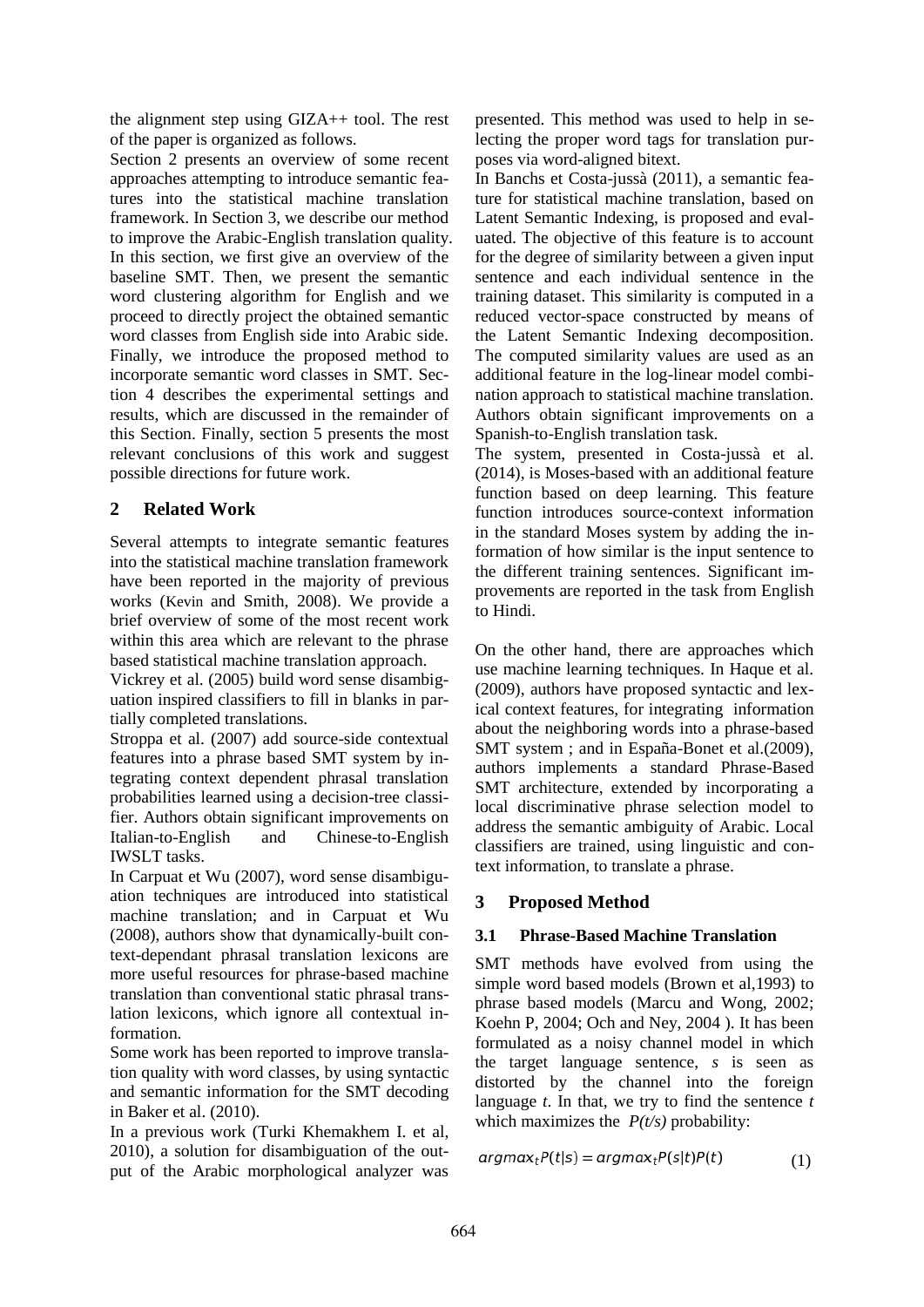here  $P(t)$  is the language model and  $P(s/t)$  is the translation model. We can get the language model from a monolingual corpus (in the target language). The translation model is obtained by using an aligned bilingual corpus.

The translation model is combined together with the following six additional feature models: the target language model, the word and the phrase penalty and the source-to-target and target-tosource lexicon model and the reordering model. These models are optimized by the decoder<sup>1</sup>. In our case, we use the open source Moses decoder described in (Koehn et al, 2007).

#### **3.2 Pre-processing Step**

Arabic is a morphologically complex language. In Arabic, various clitics such as pronouns, conjunctions and articles appear concatenated to content words such as nouns and verbs (Example: the Arabic word "أتتذكّروننا" corresponds in English to the sentence: "Do you remember us"). This can cause data sparseness issues. Thus clitics are typically segmented in a preprocessing step.

The aim of a preprocessing step is to recognize word composition and to provide specific morphological information about it. For Example: the word "سيخبرھم) "in English: he will notify them) is the result of the concatenation of the proclitic "س "indicating the future, enclitic "ھم " (for the masculine plural possession pronoun) and the rest of the word "يخبر" (verb).

In our proposed method, each Arabic word, from the target Arabic training data, is replaced by the reduced word (obtained by removing its clitics), where clitic are featured with their morphological classes (e.g. proclitic and prefix). For example, the verbal form "سيخبرھم "can be decomposed as follows:

"س\_ proclitic يخبر ھم\_ enclitic"

### **3.3 Extraction of English Concepts Using Clustering Methods**

Our aim is to cluster input set of words  $W = \{w_1\}$  $, \ldots, w_n$  } into disjoint groups containing words sharing similar meaning  $C = \{C_1, \ldots, C_k\}$  (C) forms a partition of W ).

In the context of this work it is assumed that there is a semantic affinity between two words if they are topically related. For example  $C_i = \{w_1,$ 

 $w_2$ ,  $w_3$ ,  $w_4$ ,  $w_5$ } = {baseball, game, football, pitch, hit} would be a cluster of semantically related words.

The aim of this step is to identify the semantic concepts of the English side of the parallel corpus. The manual determination of these concepts is a very heavy task, so we should find an automatic method to achieve such a work.

To build up the appropriate concepts, the corpus words have to be gathered in several classes.

To reach our goal we used an unsupervised classification technique proposed in (Jamoussi et al., 2009). In the later, a new method to automatically extract semantic concepts for automatic speech understanding was suggested. This method gives good results. In (Jamoussi et al., 2009), authors use the average mutual information measure to compute similarities between words. They then associate to each word a vector with M elements, where M is the size of the lexicon. The  $i<sup>th</sup>$  element of this vector represents the average mutual information between the word j of the lexicon and the word to be represented.

$$
w_i = \begin{bmatrix} I(w_1:w_i) \\ I(w_2:w_i) \\ \vdots \\ I(w_j:w_i) \\ \vdots \\ I(w_M:w_i) \end{bmatrix}
$$

**Where** 

$$
I(w_i:w_j) = P(w_i, w_j)log \frac{P(w_i|w_j)}{P(w_i)P(w_j)} + P(\overline{w_i}, w_j)log \frac{P(\overline{w_i}|w_j)}{P(\overline{w_i})P(w_j)} + P(\overline{w_i}, \overline{w_j})log \frac{P(w_i|\overline{w_j})}{P(w_i)\overline{P(w_j)}} + P(\overline{w_i}, \overline{w_j})log \frac{P(\overline{w_i}|\overline{w_j})}{P(\overline{w_i})P(\overline{w_j})}
$$

 $P(w_i, w_i)$  is the probability to find  $w_i$  and  $w_i$  in the same sentence,  $P(w_i|w_i)$  is the probability to find *w*<sub>i</sub> knowing that we already met *w*<sub>*i*</sub>,  $P(w_i)$  is the probability of  $w_i$  and  $P(\overline{w_i})$  is the probability of any other word except *w<sup>i</sup>* .

To combine context and mutual information vector, (Jamoussi et al., 2009) represent each word by a matrix M×3 of average mutual information measures. The first column of this matrix corresponds to a vector of average mutual information, the second column represents the average mutual information measures between the vocabulary words and the left context of the represented word. The third column is determined in the same manner but it concerns

<sup>1</sup> http://www.statmt.org/moses/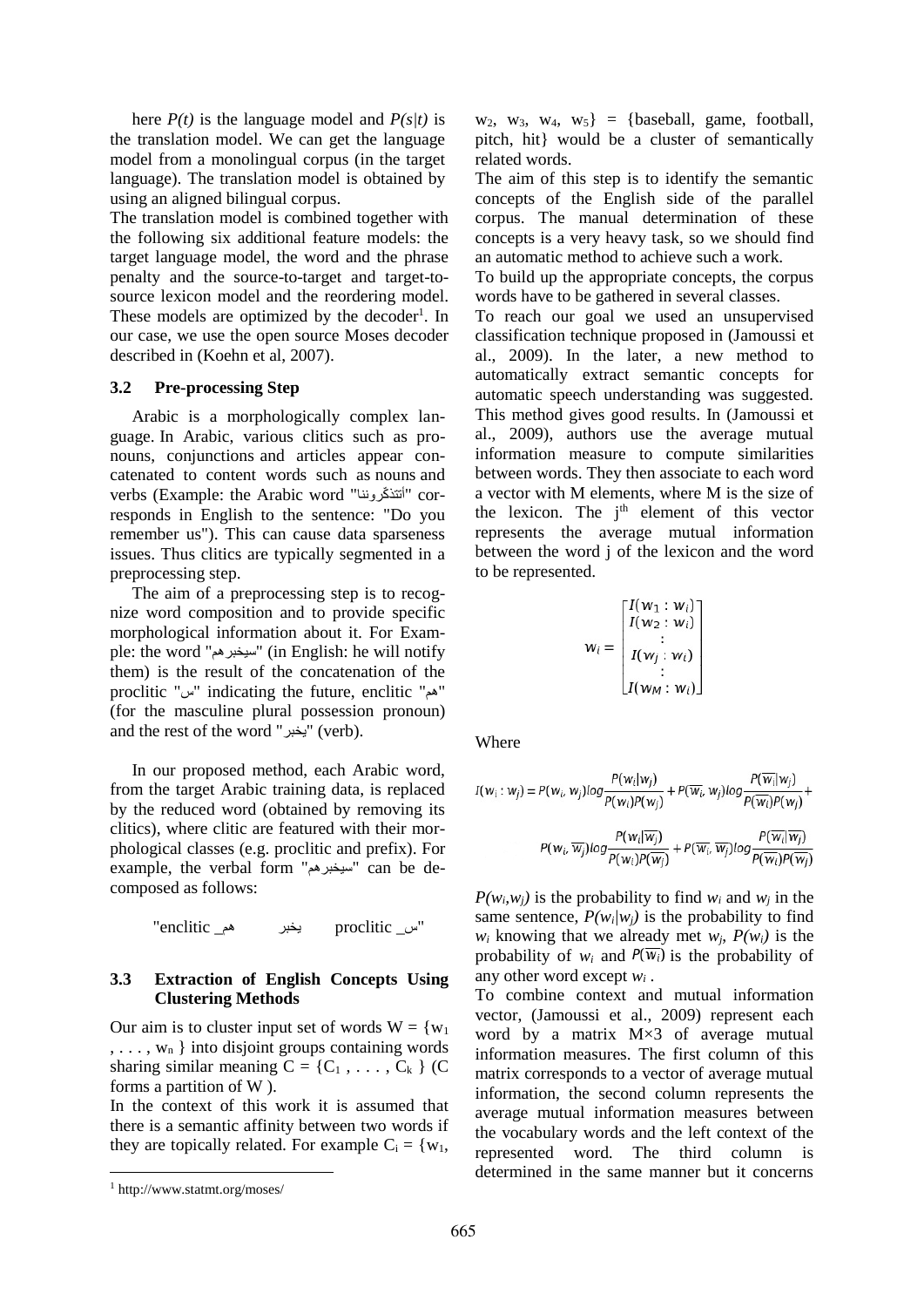the right context. The  $j<sup>th</sup>$  value of the second column is the weighted average mutual information between the  $j<sup>th</sup>$  word of the vocabulary and the vector constituting the left context of the word *Wi*. It is calculated as follows:

$$
IMM_j(C_l^i) = \frac{\sum_{w_l \in L_{w_i}} I(w_j : w_l) * K_w}{\sum_{w_l \in L_{w_i}} K_{wl}}
$$

Where  $IMM_j(C_i^i)$  is the average mutual information between the word  $w_i$  of the lexicon and the left context of the word *Wi*. *LWi* is a set of words belonging to the left context of  $W_i$ .  $I(w_i; w_i)$ represents the average mutual information between the word j of the lexicon and the word  $w_l$  belonging to the left context of  $W_i$ .  $K_{wl}$  is the occurrence number of the word  $w_l$  found in the left context of  $W_i$ . The word  $W_i$  is thus represented by the matrix shown in the figure 1.

$$
w_{i} = \begin{bmatrix} I(w_{1}: w_{i}) & IMM_{1}(C_{i}^{i}) & IMM_{1}(C_{r}^{i}) \\ I(w_{2}: w_{i}) & IMM_{2}(C_{i}^{i}) & IMM_{2}(C_{r}^{i}) \\ \vdots & \vdots & \vdots \\ I(w_{j}: w_{i}) & IMM_{j}(C_{i}^{i}) & IMM_{j}(C_{r}^{i}) \\ I(w_{M}: w_{i}) & IMM_{M}(C_{r}^{i}) & IMM_{M}(C_{i}^{i}) \end{bmatrix}
$$

Figure 1: The matrix representation of the word *W<sup>i</sup>*

The matrix representation of words as described previously, exploits a maximum of information related to a given word. It considers its context and its similarity to all the other words in the corpus. We use then the PAM method, proposed by (Kaufman and Rousseeuw, 1990), for classification of words in the corpus. We obtain a coherent list of concepts that will be used in our statistical translation system.

### **3.4 Projection of English Concepts to Arabic**

After extracting English concepts, we proceed to directly project those concepts from English side into Arabic side. This projection is based on available word-alignments provided by the alignment step using GIZA++ tool. This projection is performed in three main steps:

- Each English word of the parallel corpus is combined with its respective semantic class. In the other side, Arabic words are kept unchanged. - This obtained bilingual corpus is automatically

word aligned by the alignment toolkit.

Arabic-English sentence alignment is illustrated in Figure 2, where each Arabic morpheme is aligned to one or zero English word and its semantic classes.



The alignment model was trained with the popular toolkit GIZA++ (Och and Ney, 2003), which implements the most typical IBM and HMM alignment models for translation. The alignment models used in our case are IBM-1, HMM, IBM-3 and IBM-4.

After this alignment step we obtain one model table containing English words and its respective semantic classes, aligned with Arabic words with an alignment probability.

- The obtained table is sorted and the probability that correspond to the same Arabic word and the same semantic class is added. Then the resulting probabilities are sorted, and the semantic class that corresponds to the maximum probability is selected.

Finally a matching table is got, where each line from this table refers to the corresponding Arabic word in the training corpus and its semantic class projected from the English word.

| امتعة your_C9_0,0124172                                                                                                  | 1. English words and                                                                  |  |
|--------------------------------------------------------------------------------------------------------------------------|---------------------------------------------------------------------------------------|--|
| baggages_C27 0,500000 baggages                                                                                           | its respective seman-                                                                 |  |
| <b>baggage_C27_0,2914286</b>                                                                                             | tic classes, aligned                                                                  |  |
| <b>luggage_C27 0,4179104</b> متعة                                                                                        | Arabic words                                                                          |  |
| امتعة 0,0282752 ny_C32                                                                                                   | with                                                                                  |  |
| <b>out_C8_0,0024038</b> aut                                                                                              | with an alignment                                                                     |  |
| <b>lo</b> 10,0208333 things_C49                                                                                          | probability                                                                           |  |
| <b>C9 0,0124172</b> وC9                                                                                                  | 2. Probabilities corre-                                                               |  |
| امتعة C27 1,209339                                                                                                       | sponding to the same                                                                  |  |
| <b>امتعة 0,0282752 C32</b>                                                                                               | Arabic word and the                                                                   |  |
| امتعة 0,0024038 C8                                                                                                       | same semantic class                                                                   |  |
| <b>امتعة 0,0208333</b> C49                                                                                               | are added                                                                             |  |
| امتعة 209339 C27<br>امتعة 0,0282752 C32<br><b>امتعة 0,0208333</b> C49<br><b>امتعة 0124172 C9</b> 0<br>امتعة 0,0024038 C8 | 3. Semantic class<br>which correspond to<br>the maximum proba-<br>bility is selected. |  |

Figure 3. An example of projection of English concepts to Arabic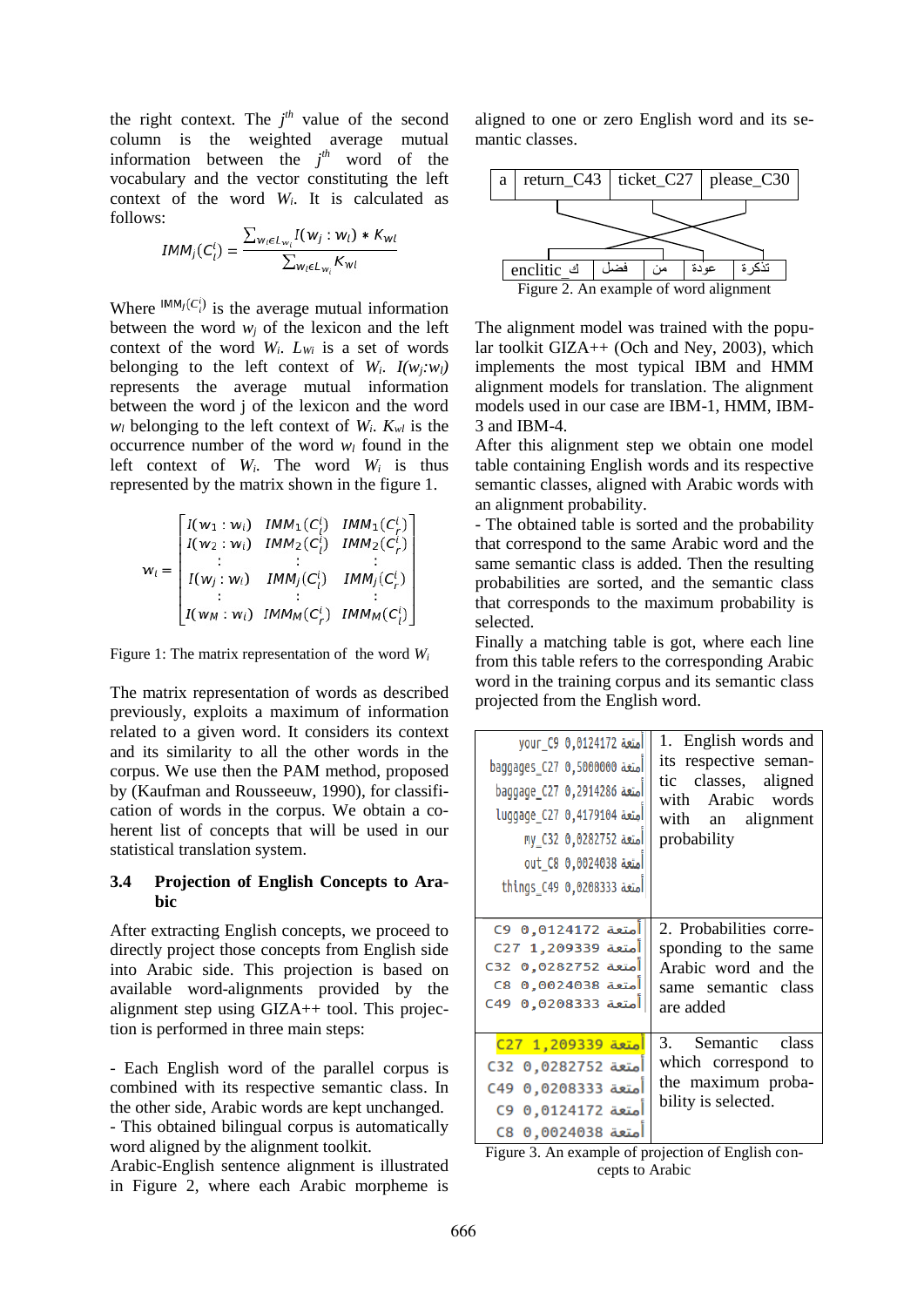### **3.5 SMT Using Semantic Word Classes**

The translation model of most phrase-based SMT systems is parameterized by two phrasal and two lexical channel models (Koehn et al., 2003) which are estimated as relative frequencies. Their counts are extracted heuristically from a word aligned bilingual training corpus.

Our phrase-based baseline system is built upon the open-source MT toolkit Moses (Koehn et al, 2007). Phrase pairs are extracted from word alignments generated by GIZA++ (Och and Ney, 2003). The phrase-based translation model provides direct and inverted frequency-based and lexical-based probabilities for each phrase pair. The English side of the training corpora was used to generate 3-gram target language model for the translation task. For this purpose, the SRI language modeling toolkit (Stolcke, 2002) was used.

To incorporate semantic word classes in our SMT process, we first proceed to run the semantic word clustering algorithm for English side of the bilingual training data, as already described in section 3.3, to cluster the vocabulary into semantic classes. The obtained classes are directly projected from English side into Arabic side.

Then, we replace each word on both source and target side of the training data with their respective semantic word classes.

By considering the same training procedure as usual, we can easily train the standard models conditioned on word classes.

We obtain finally two phrase tables, the first one with word identities and the second with semantic word classes.

By considering both sorted tables simultaneously, we can select the translation for Arabic word in input test. However, each Arabic word  $(s_i)$  in the test corpus is mapped to a single semantic class ci. We can first uses the phrase table based on word classes to select the translation for this semantic class  $(c_i')$ . The translation of the source word  $(s_i)$  is among the words of the class  $(c_i')$ . Then, to generate the target word e<sub>i</sub> (translation of si), we uses the generated phrase table based on word identities. Our approach is shown in Figure 4.



Figure4. The proposed approach: SMT using semantic word classes

Our approach to integrate semantic word classes in SMT process is performed in four main steps:

- Clustering step: (Input: word s<sub>i</sub>, output: semantic class ci)

Each word on source side of the test corpus  $s_i$  is replaced by their respective semantic word classes ci.

- Translation  $P(t/s)$ : (Input : word  $s_i$ , output: E<sub>i</sub>: list of translation of si)

The phrase table based on word identities is used to select the list of the translation of the word s<sup>i</sup> .

- Translation  $P(c'/c)$ : (Input : class  $c_i$ , output semantic class ci')

The phrase table based on word classes is used to select the translation for the semantic class  $c_i$  ( $c_i$ )

- Generation step: (Input: Ei: list of translation of s<sub>i</sub>, semantic class c<sub>i</sub>'; output: e<sub>i</sub> (translation of s<sub>i</sub>)  $\in$  $c_i'$ 

The target word  $e_i$  (translation of  $s_i$ ), witch is among the words of the class (ci'), is generated.

## **4 Experiments**

This section describes the experimental work conducted to evaluate the incidence of the proposed method to integrate semantic classes in a SMT context on translation quality. First, subsection 4.1 describes the used dataset. Then, subsection 4.2 presents and discusses the results.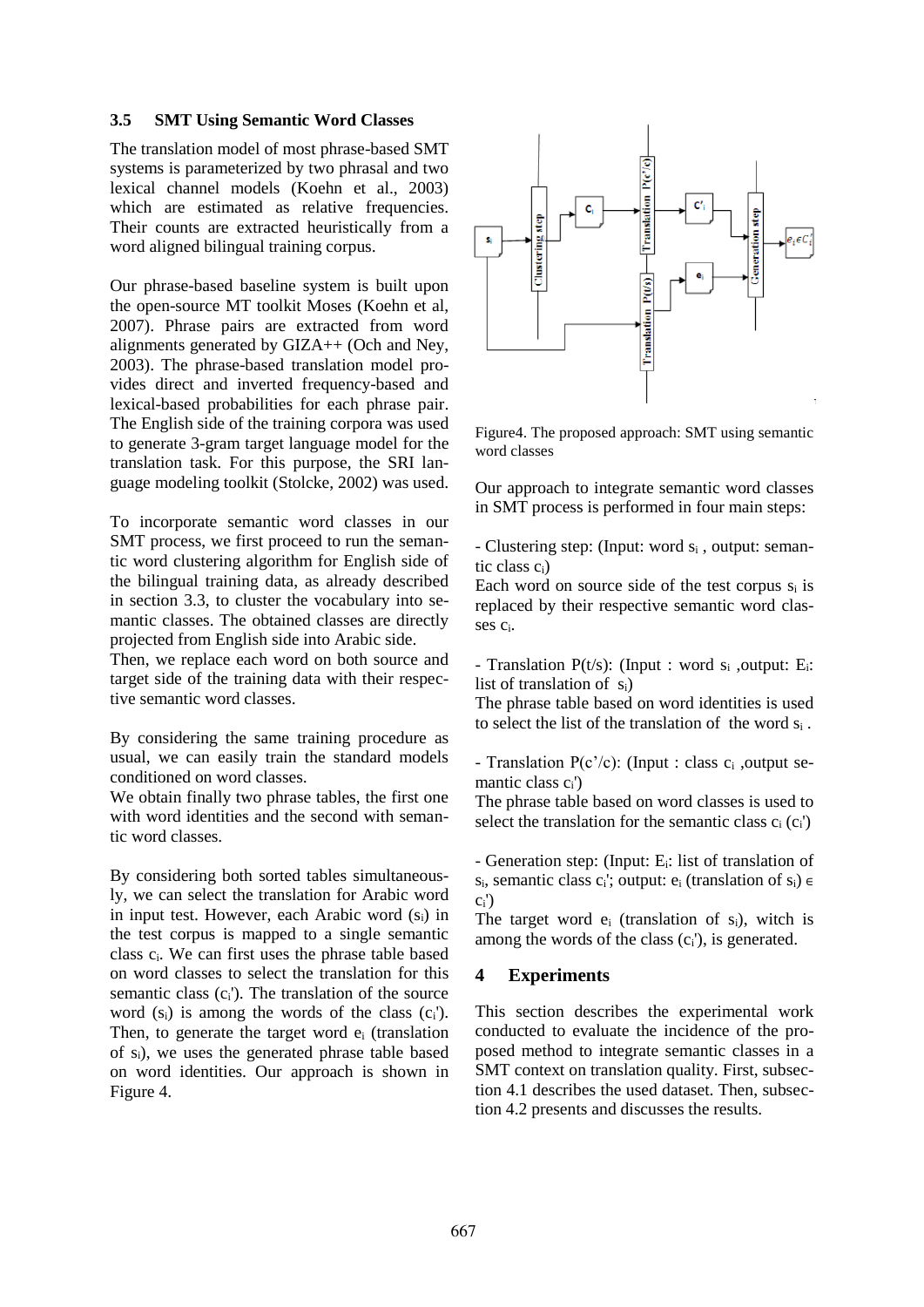## **4.1 Used Resources**

Our experiments are performed on an Arabic  $\rightarrow$ English task. We train the system on the data provided for the evaluation campaign of the International Workshop on Spoken Language Translation (IWSLT 2010) task<sup>2</sup>.

The test set is made up of 507 sentences, which corresponds to the IWSLT08 data (there were 16 English reference translations for each Arabic sentence).

To confirm our results we also run experiments on the Arabic  $\rightarrow$  English task of the IWSLT 2014 evaluation campaign<sup>3</sup>.

Table 1 presents the main statistics related to the used data.

|                             |           | Arabic | English |
|-----------------------------|-----------|--------|---------|
| Train<br>(IWSLT 2010)       | sentences | 19972  |         |
|                             | words     | 18149  | 7296    |
| <b>Test</b><br>(IWSLT 2008) | sentences | 507    |         |
|                             | words     | 459    | 184     |
| Train<br>(IWSLT 2014)       | sentences | 155047 |         |
|                             | words     | 162148 | 65774   |
| <b>Test</b><br>(tst 2010)   | sentences | 3138   |         |
|                             | words     | 8101   | 5733    |

Table 1: Corpus description of the Arabic→English translation tasks.

## **4.2 Experimental Results**

The proposed method is evaluated on the Arabicto-English translation task, using the MOSES framework as baseline phrase-based statistical machine translation system (Koehn et al., 2007). The performances reported in this paper were measured using the BLEU score (Papineni et al., 2002).

#### *a- Pre-processing Step:*

The Arabic part of the bitext was systematically segmented to train the phrase tables.

Thus each Arabic word of the training corpus is replaced by its segmentation according to the "proclitic stem enclitic" form, as described in section 3.2.

To perform morphological decomposition of the Arabic source, we use the morphological analyzer MADA (Habash et al, 2009).

MADA is a system for Morphological Analysis and Disambiguation for Arabic. MADA produces for each input word a list of analyses specifying every possible morphological interpretation of that word, covering all morphological features of the word (diacritization, POS, lemma, and 13 inflectional and clitic features). MADA then uses SVM-based classifiers for features (such as POS, number and gender, etc.) to choose among the different analyses of a given word in context.

The resulting corpus was paired with the wordbased English corpus to train the translation model. The translation table was trained using the so obtained parallel data (no change was made on the English side). In decoding, the same segmentation form was also applied to the test input.

*b-* SMT Using Semantic Word Classes:

In this section, we investigated to incorporate semantic word classes in Arabic-English SMT task.

We first proceed by running the semantic word clustering algorithm for English side of the bilingual training data to cluster the vocabulary into 100 classes each. The obtained classes are directly projected from English side into Arabic side.

We train the models conditioned on word classes as described above. We also train the models based on word identity, by using the same training data.

Table 2 presents the score BLEU, measured over the test sets, for three different Arabic  $\rightarrow$  English SMT systems : the baseline system, a second system using the pre-processing step (pp-SMT), and a third system integrating the semantic word class in the SMT process (swc-SMT)

| System          | <b>Test</b>  | <b>Test 2010</b> |  |
|-----------------|--------------|------------------|--|
|                 | (IWSLT 2008) |                  |  |
| <b>Baseline</b> | 40.69        | 21.42            |  |
| pp-SMT          | 42.15        | 22.59            |  |
| Swc-SMT         | 43.75        | 23 77            |  |

Table 2: Comparison of the Arabic-English translation systems

<sup>2</sup> Basic Travel Expression Corpus (BTEC) 2010

<sup>3</sup> Basic Travel Expression Corpus (BTEC) 2014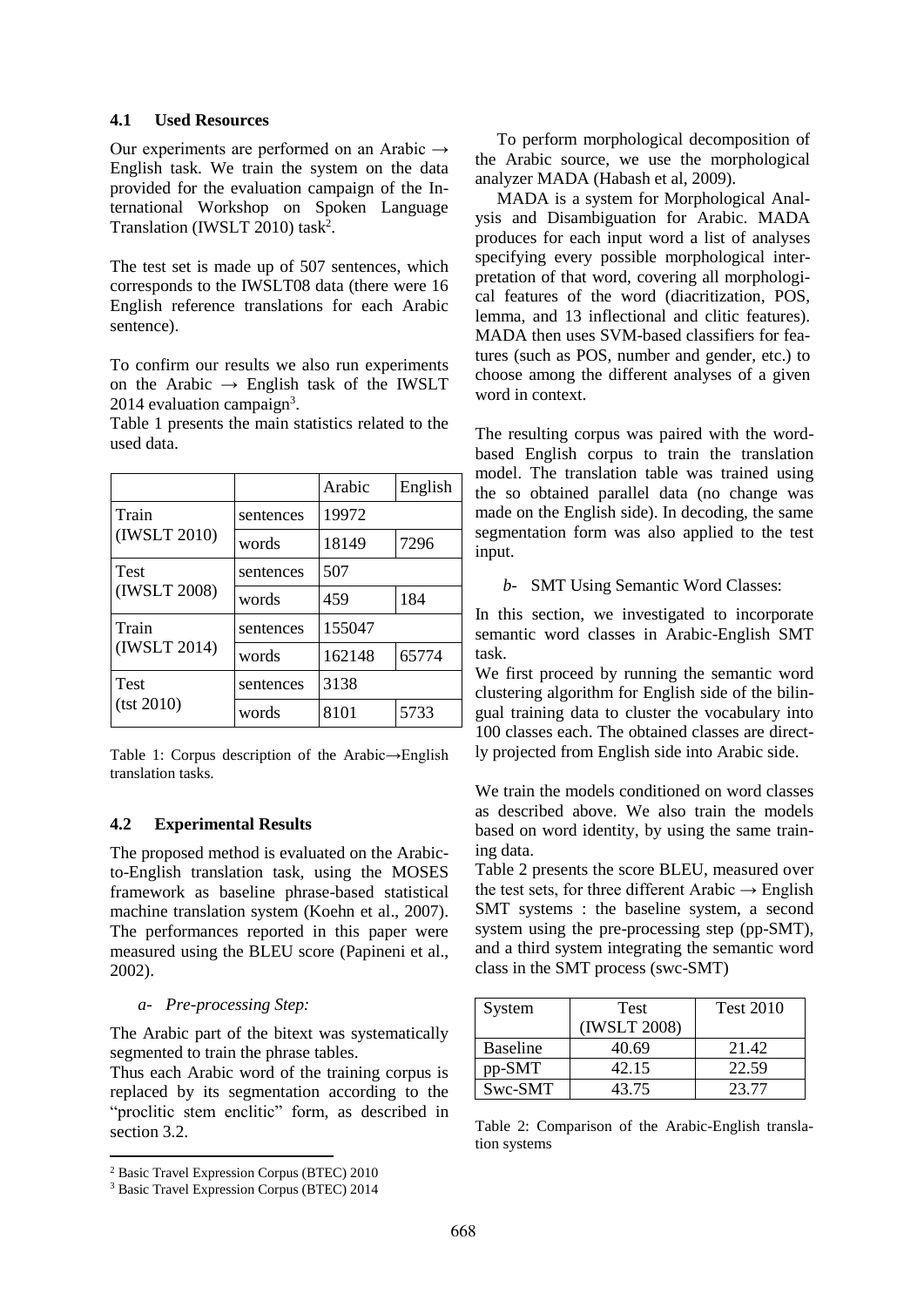As seen from the table, the system implementing the semantic word classes outperforms the pp-SMT system by almost 1.4 absolute BLEU point.

To confirm our results we also run experiments on the English  $\rightarrow$  Arabic task of the IWSLT evaluation campaign. In this case, both training and decoding phases use Arabic segmented words. The final output of the decoder will be also composed of segmented words. Therefore these words must be recombined into their surface forms. Therefore we apply reconstruction of the Arabic segmented words just by agglutinating the morphological segments in the following order:

Proclitic  $+$  stem  $+$  enclitic.

For example: in the segmented words: "سلمت ك ذلك ال كتاب"

The clitic "ك" can be recombined with the previous word ("ك": enclitic).

"سلمت ك ذلك ال كتاب" words segmented the So cans be recombined to "كتاب ال ذلك سلمتك", in English: "I gave this book". The clitic "ك" can be recombined also with the following word ("ك": proclitic), in this case, the segmented words سلمت " to recombined be can" سلمت ك ذلك ال كتاب" كتاب ال كذلك", in English: "I also gave the book".

Those two sentences have the same segmented form, but they have different meanings. By introducing morphological features (e.g. proclitic and enclitic) for each segment, we may remove this ambiguity.

The English-Arabic translation performance of this English-Arabic SMT system is reported in table 3. We show that the swc-SMT yields 0.8% BLEU.

| System          | <b>Test</b><br>(IWSLT 2008) | <b>Test 2010</b> |
|-----------------|-----------------------------|------------------|
| <b>Baseline</b> | 12.86                       | 9.3              |
| pp-SMT          | 13.14                       | 10.1             |
| Swc-SMT         | 14.07                       | 10.91            |

Table 3: Comparison of the English-Arabic translation systems

#### **4.3 Discussion**

Experimental results on an Arabic-to-English translation task on the corpus showed significant improvements. In this work, we integrate semantic word classes in Arabic to English SMT con-

text for improving machine translation quality. With this, we expect to reduce the noise resulting from data sparseness problems.

To better illustrate the concepts discussed here, let us consider the Arabic word "أم "and the corresponding English translations for its two senses: "mother" and "or". Both translations can be automatically inferred from training data; and Table 4 illustrates the resulting probability values derived for both senses of the Arabic word "أم" from the actual training dataset used in this work.

| phrase        | $\varphi$ (f e) | lex(f e) | $\varphi(e f)$ | lex(e f) |
|---------------|-----------------|----------|----------------|----------|
| { or ∥أم}     | 0.5652096       | 0.720501 | 0.284662       | 0.318320 |
| {mother]  أم} | 0.264679        | 0.120287 | 0.407367       | 0.435377 |

Table4. Actual probability values for the two possible translations of the Arabic word "أم".

Notice from the table, how in general the most probable sense of "أم "in our considered dataset is "or". This actually happens because the English word "or" is always related to the Arabic word "أم". Whereas by integrating semantic word classes in the SMT system, the English word "mother" can refer to the Arabic word "أم".

## **5 Conclusion**

We have presented a method to integrate semantic word classes in a Arabic to English SMT context for improving machine translation quality. In our method, we first have applied a semantic word clustering algorithm for English. Then, we have projected the obtained semantic word classes from the English side to the Arabic side. This projection is based on available word alignments provided by the alignment step using GIZA++ tool. Finally, we have applied a new process to incorporate semantic classes in order to improve the SMT quality.

We have shown the efficiency of this method on Arabic to English translation tasks. To confirm our results we have also run experiments on the English  $\rightarrow$  Arabic task.

In our experiments, the baseline is improved by 1.4% BLEU on the Arabic  $\rightarrow$  English task and by 0.3% BLEU on the English  $\rightarrow$  Arabic task.

In future work we plan to apply our method to a wider range of languages.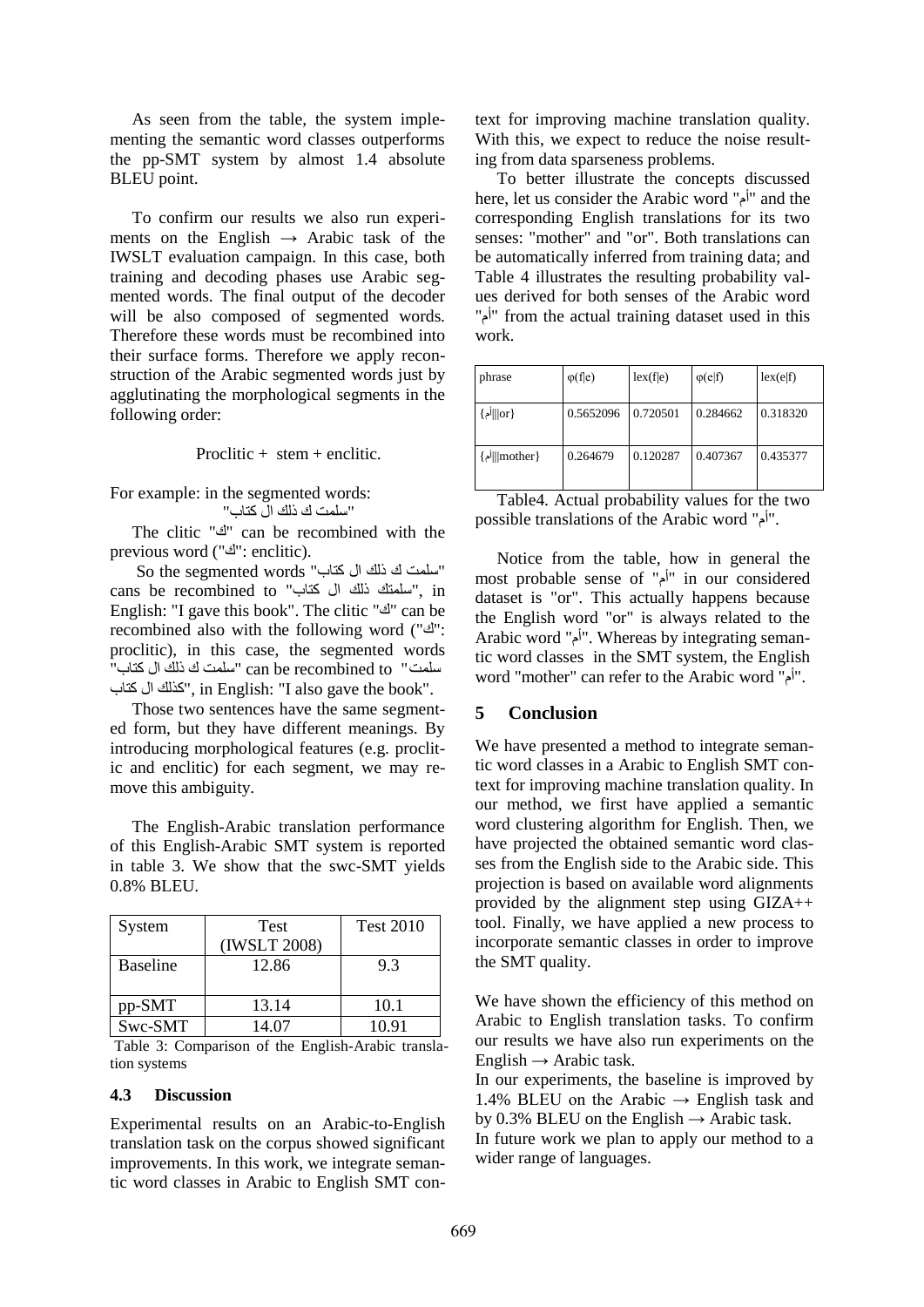#### **References**

- Baker K., Bethard S., Blodgood M., Brown R., Callison-Burch C., Copper-smith G., Dorr B., Filardo W., Giles K. (2009). *Semantically Informed Machine Translation.* Final report of the 2010 Summer Camp for Advanced Language Exploration (SCALE).
- Banchs R. and Costa-jussà M. (2011). *A semantic feature for statistical machine translation*. In proceedings of SSST-5, Fifth Workshop on Syntax, Semantics and Structure in Statistical Translation, ACL HLT 2011, Portland, Oregon, USA, 126-134.
- Brown. P., Della Pietra V., Della Pietra S., and Mercer R. 1993. *The mathematics of statistical machine translation: parameter estimation*, Computational Linguistics, 19(1): 263–311.
- Carpuat, M., Wu, D. (2007) *How Phrase Sense Disambiguation Outperforms Word Sense Disambiguation for Statistical Machine Translation.* In: 11th International Conference on Theoretical and Methodological Issues in Machine Translation. Skovde
- Carpuat, M., Wu, D. (2008). *Evaluation of Context-Dependent Phrasal Translation Lexicons for Statistical Machine Translation*. In: 6th International Conference on Language Resources and Evaluation (LREC). Marrakech.
- Costa-jussà M., Gupta P., Banchs R. and Rosso P. (2014). *English-to-Hindi system description for WMT 2014: Deep Source-Context Features for Moses.* In proceedings of the Ninth Workshop on Statistical Machine Translation, Baltimore, Maryland USA, 79–83.
- España-Bonet C., Gimenez J., Marquez L. (2009). *Discriminative Phrase-Based Models for Arabic Machine Translation*. ACM Transactions on Asian Language Information Processing Journal (Special Issue on Arabic Natural Language Processing)
- Habash, N., Rambow, O., and Roth, R. 2009. *MADA+TOKAN: A toolkit for Arabic tokenization, diacritization, morphological disambiguation, POS tagging, stemming and lemmatization,* Proceedings of the Second International Conference on Arabic Language Resources and Tools.
- Haque R., Naskar S. K., Ma Y., Way A. (2009). *Using Supertags as Source Language Context in SMT*. In 13th Annual Conference of the European Association for Machine Translation, pp. 234--241. Barcelona
- Jamoussi S. (2009). *New Word Vector Representation for Semantic Clustering*. TAL 50(3): 23-57.
- Kaufman L. et Rousseeuw P. J. (1990). *Finding groups in data : An introduction tocluster analysis*. John Wiley & Sons (New York), 19-20.
- Kevin G. and Smith N. A. (2008). *Rich Source-Side Context for Statistical Machine Translation.* In Proceedings of the Third Workshop on Statistical Machine Translation
- Koehn P. 2004. *Pharaoh: A Beam Search Decoder for phrase-based Statistical Machine Translation Models*. In R. Frederking & K. Taylor (eds.) Machine Translation: From Real Users to Research; 6th Conference of the Association for Machine Translation in the Americas, AMTA, Berlin/Heidelberg, Germany: Springer Verlag, 115–124.
- Koehn P., Hoang H., Birch A., Callison-Burch C., Federico M., Bertoldi N., Cowa B., Shen W., Moran C., Zens R., Dyer C., Bojar O., Constantin A., and Herbst E., 2007. *Moses: Open source toolkit for statistical machine translation.* In Proceedings of the ACL Demoand Poster Sessions, Prague, Czeck Republic, 177–180.
- Marcu D. and Wong W. 2002. *A Phrase-Based, Joint Probability Model for Statistical Machine Translation.* Proceedings of the Conference on Empirical Methods in Natural Language Processing, Philadelphia, PA, 133-139.
- Och F. J., and Ney H., 2003. *A Systematic comparison of various statistical alignment models.* Computational Linguistics, 29(1): 19- 51.
- Och F. J., Ney H. 2004. *The alignment template approach to statistical machine translation.* Computational Linguistics, 30(4): 417-449.
- Papineni K. A., Roukos S., Ward T., and Zhu W.J., 2002. *Bleu: a method for automatic evaluation of machine translation*. The Proc. of the 40th Annual Meeting of the Association for Computational Linguistics, Philadelphia, 311– 318.
- Stolcke A., 2002. *SRILM an Extensible Language Modeling Toolkit.* The Proc. of the Intl. Conf. on Spoken Language Processing, Denver, CO, USA, 901–904.
- Stroppa N., van den Bosch A., and Way A. (2007). *Exploiting source similarity for SMT using context-informed features*. In Proc. of TMI.
- Turki Khemakhem I., Jamoussi S., and Ben Hamadou A. (2010). *Arabic morpho-syntactic feature*